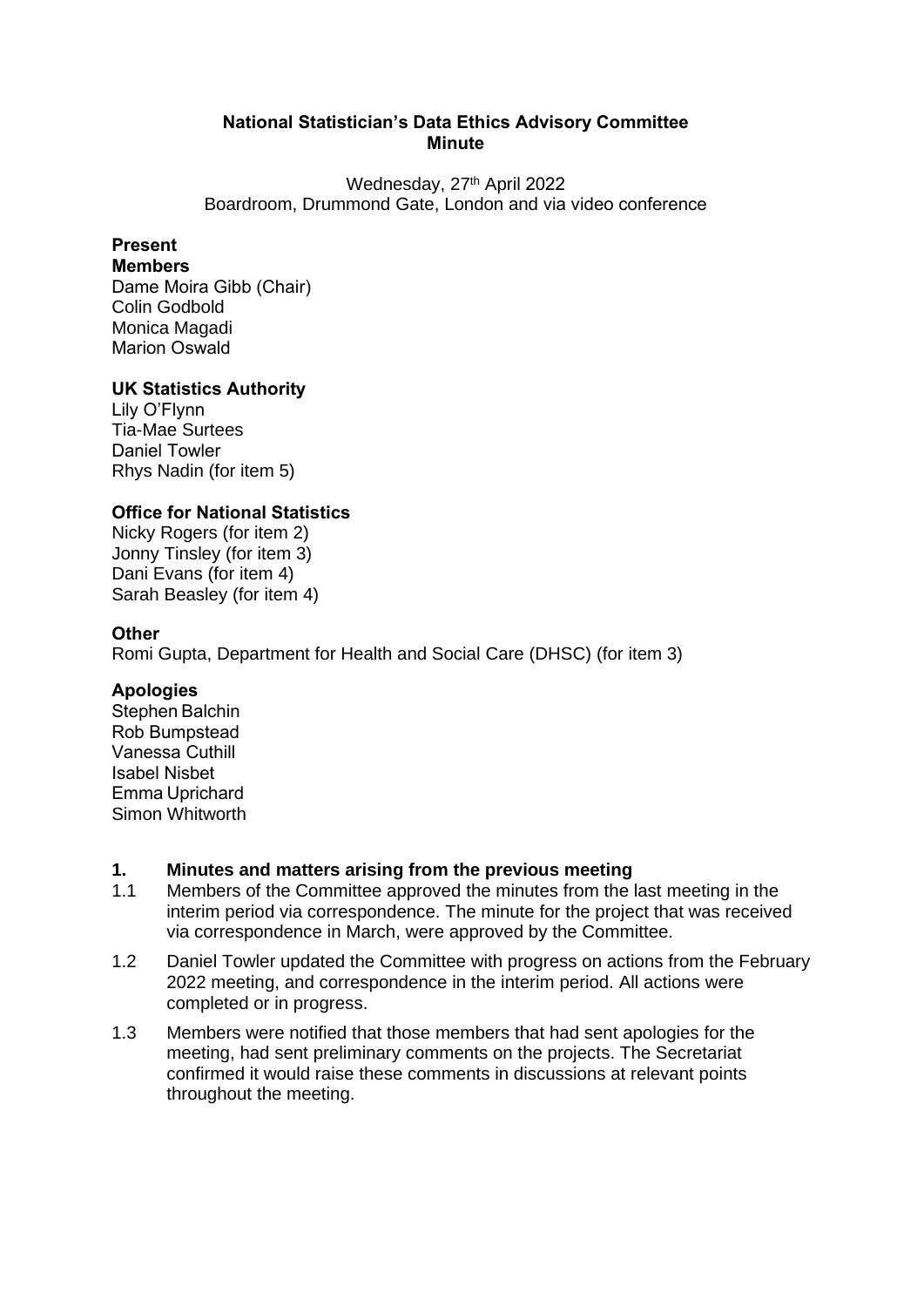- **2. 2021 Census Cohort Study: Proof of Concept. NSDEC(22)06.**
- **2.1 Outcome – The Committee advised that the research team collaborate with the Centre for Applied Data Ethics to consider the ethical risks identified before returning to the Committee with a proof-of-concept application.**

# **2.2 Detail of the project and discussion:**

- Nicky Rogers from the Health Population and Methods Transformation division, ONS, presented this item. This was a presentation to overview the transformed population and social statistics system. At the heart of this is a system of demographic accounts which seeks to estimate the key components of population and population change. The project seeks to build a 2021 Censusbased Cohort Study to provide a prospective longitudinal resource.
- 2.4 Given the significance and long-term nature of the project, this presentation introduced the Committee to this work. The research team assured the Committee that the NSDEC would be consulted as the project develops. This includes presenting a project application on the first phase of the work, the proofof-concept study, in July.
- 2.5 The NSDEC appreciated the early sight of the project, but raised the following points:
	- i. The Committee sought clarity on whether this project seeks to use the whole 2021 Census population as its cohort and would be a longitudinal study. It was confirmed that this is the aim for the project.
	- ii. The NSDEC stressed that it should be absolutely clear in any communications on this project that it is a whole population study, and that the use of the word cohort may suggest that this work only considers a proportion of the population which would therefore be misleading.
	- iii. It was also stressed that significant public acceptability work would be vital in the development of this study. Linked to this, the NSDEC advised that the ONS consider issues relating to whether data subjects would be able to optout of their data being included in this study.
	- iv. The ONS is advised to carefully consider and document the legal basis for this project, to ensure that there is a strong legal grounding for all data acquisition, use and processing related to this project, and ensure compliance with Data Protection Legislation.
	- v. The Committee wanted clarity as to whether all of a data subject's administrative data would be linked to their records as part of this study. Justification of why the data used in this project is required to support this work is necessary.
	- vi. The Committee requested evidence that this work will be successful and produce a high-quality data asset that would realise significant public benefits. The Committee further stressed that any limitations should be clearly communicated so that the onwards use of this data for accredited research projects and official statistics isn't assumed to be of the same or similar quality to the Census.
	- vii. The NSDEC actioned the research team to ensure the Centre for Applied Data Ethics (CADE) is engaged in all phases of this work as it develops so that the project considers ethics by design and approaches NSDEC for independent advice at relevant points throughout the project design.

#### **2.6 Action – The research team to ensure that CADE is engaged in all phases of the work and approach NSDEC at relevant points throughout the study.**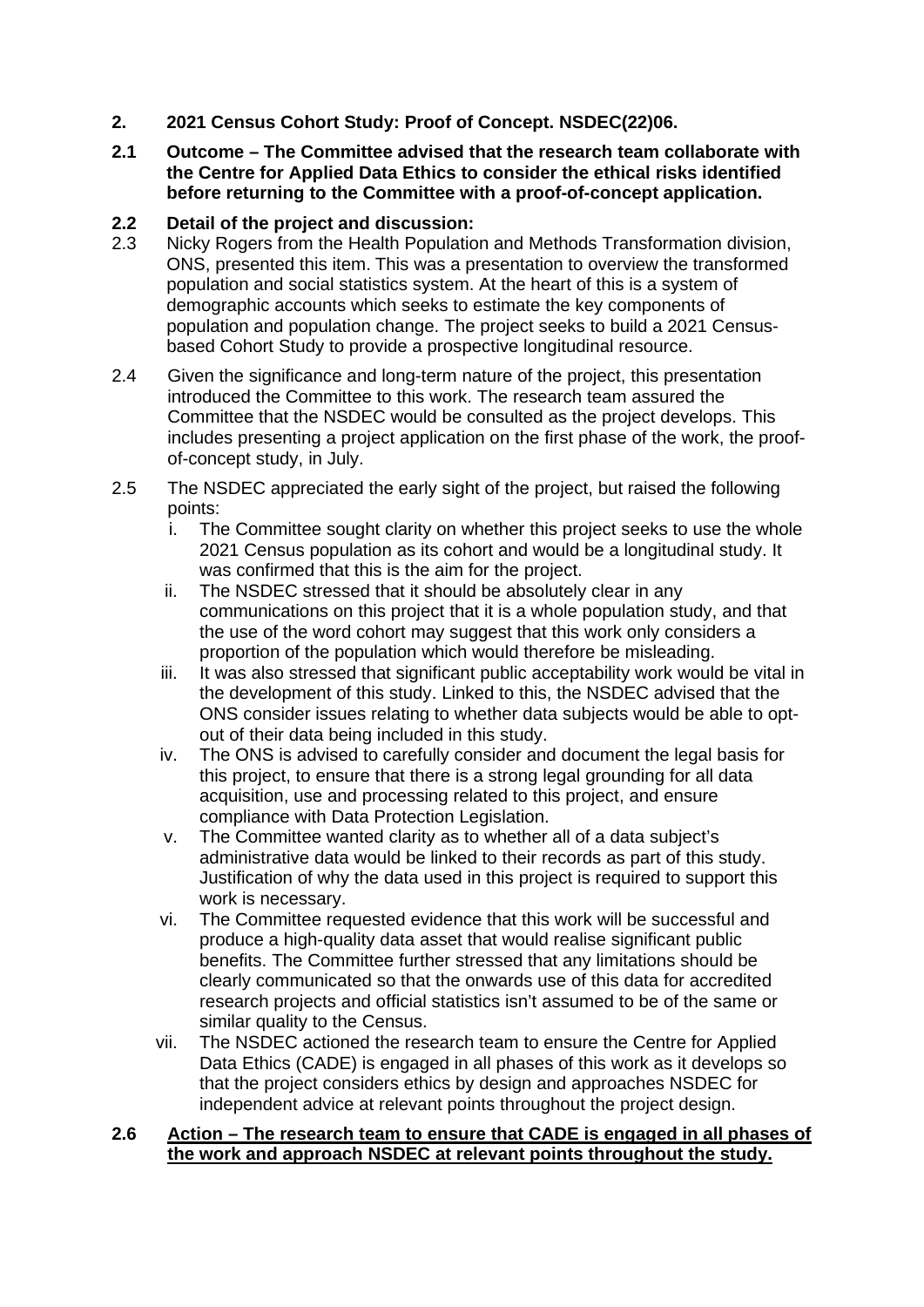- **2.7 Action – ONS to present a high-level overview of the work that is feeding into the 2023 recommendation to understand how all of the work that ONS is undertaking in this space links together.**
- **3. Shared Outcomes Fund Project: Understanding the Long-Term Health and Employment Outcomes Due to COVID-19 on Disproportionately Impacted Groups. NSDEC(22)07.**
- **3.1 Outcome – The Committee supported this work subject to assurances to the points outlined in 3.5 being provided to the Secretariat.**
- **3.2 Detail of the project and discussion:**
- 3.3 Romi Gupta from the Department for Health and Social Care (DHSC) and Jonny Tinsley from the Health Analysis and Pandemic Insight directorate, ONS, presented this item. This project aims to link in data from DWP and HMRC on benefits and earnings to the already linked data that includes Census, death registrations and health data. This will enable analysis of labour market outcomes (employment, earnings) against health outcomes (COVID-19, chronic health conditions and reduced access to care), by personal characteristics such as disability, ethnicity, sex and low-level geography. The aim is to understand population characteristics and geographic areas that have been disproportionately affected by COVID-19, either directly through infection, or indirectly through economic effects or reduced access to healthcare.
- 3.4 The Committee had previously been made aware of this project in an addendum of the project "to determine the population-level relative risk of hospitalisation or death that COVID-19 presents to people with different socio-demographic characteristics and co-morbidities." This set out that feasibility testing to see if DWP data could be successfully linked to Census, to subsequently add into the COVID-19 health data asset. The NSDEC requested that this project is submitted to the Committee for review, should the feasibility work prove successful.
- 3.5 The Committee acknowledged the public good that could be achieved from this work. The following points were raised in discussion:
	- i. The Committee requested that the research team provide additional assurance that the public engagement work undertaken to support this project is sufficient. The NSDEC recommends that the research team further considers public attitudes towards the linkage to benefits and tax data to Census more generally. Specifically, where this data may be used to understand impacts of Covid on labour market outcomes for minority populations or groups at greater risk of disadvantage, NSDEC recommends that further public acceptability work is undertaken to ensure that such groups are comfortable with the use of such data and understand how analysis may feed into policy interventions that impact them.
	- ii. The research team clarified that the population coverage of the study is limited to working age because of its focus on employment, and that ONS cover non-working age populations, such as the elderly, in other health work.
	- iii. The Committee stressed that the results of the work actually do lead to the public benefit being realised, and therefore emphasised the importance of transparency to ensure that research project outcomes that utilise this dataset are easily accessible and can have impact.
	- iv. The NSDEC recommended that the research team review the impact that uses of this data asset are having, especially in relation to changing policy priorities as the UK recovers from the Covid-19 pandemic.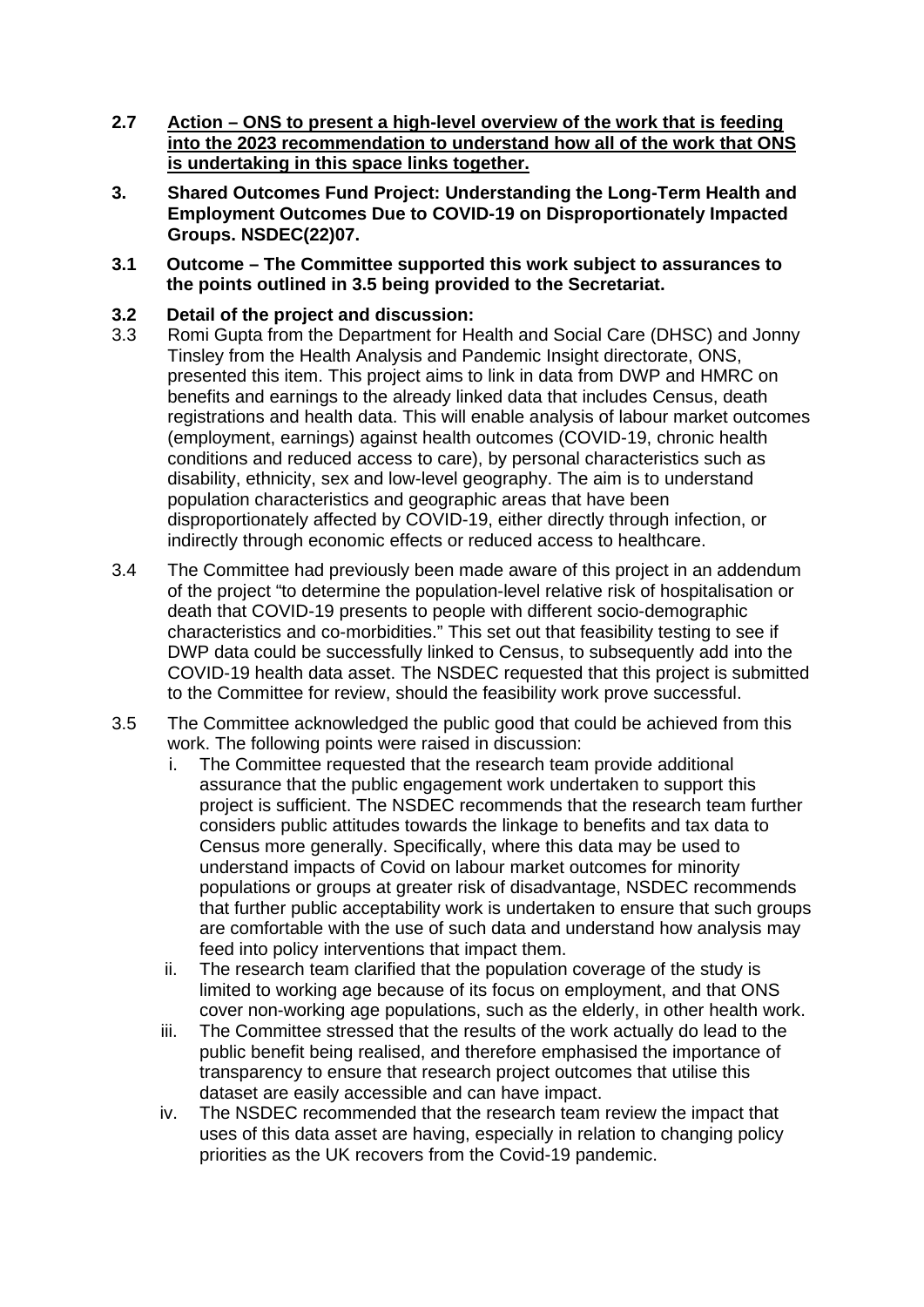- v. Due to ONS being responsible for record level analysis on this data, the Committee sought confirmation that other government departments would only have access to statistically disclosure controlled aggregate statistics produced as a result of this linkage work.
- vi. Furthermore, the NSDEC stressed that uses of this linked dataset, both now and in the future, are for statistical and research purposes only.
- 3.6 It was agreed that the NSDEC should be consulted as major amendments to this work develop in the future, while less significant updates to the project can be supported internally from an ethics perspective by the UK Statistics Authority's Centre for Applied Data Ethics.
- 3.7 The Committee recognised a recent increase in the number of significant data linkage projects submitted for review, similar to this project, and therefore agreed that the NSDEC should engage in a wider piece of work, with the support of the Centre for Applied Data Ethics, to identify key ethical considerations relating to such data linkage projects, particularly those that involve larger, more sensitive data.
- **3.8 Action – The research team to provide assurances to the secretariat.**
- **3.9 Action – The NSDEC to have a wider conversation on the key ethical considerations relating to the linkage of data, as outlined in point 3.7.**
- **4. An investigation into the most appropriate weighting approach for "Prefer not to say" and "Don't Know" answers to the Sex question on the National Survey for Wales (NSW). NSDEC(22)08.**
- **4.1 Outcome –The research team provided the NSDEC with further detail and clarity on the suitability of the weighting methodology, via correspondence, as per the Committee's request. Based on this, the NSDEC supported the recommendation subject to the following advice:**
	- **i. This should be a short-term solution, and should not be used for longer than it needs to be, and;**
	- **ii. The outputs are fully, and clearly, transparent about how the weighting has been applied.**

#### **4.2 Detail of the project and discussion:**

- 4.3 Dani Evans and Sarah Beasley from the surveys team in ONS presented this item which sought ethical consideration for a weighting methodology being used to deal with an issue in the data following data collection for the National Survey for Wales (NSW).
- 4.4 The NSW has a question asking the respondent's sex with the response options of "Male", "Female" and spontaneous options of "Prefer not to select male or female" ("PNTS"), and "Don't know". The collection of the data in this manner has caused an issue with analysis as traditionally, data is weighted using Age, Sex (male and female) and local authority data. However, this method does not account for cases where sex is not "male" or "female". The proposed solution to weighting "PNTS" or "Don't Know" Sex answers on NSW, finds an average weight of a male and female in each age/region group to then apply those to the non-male/non-female responses to ensure that these responses are fairly included in all analysis without a sex breakdown.
- 4.5 During the meeting, the Committee acknowledged the situation, and raised the following points within the discussion: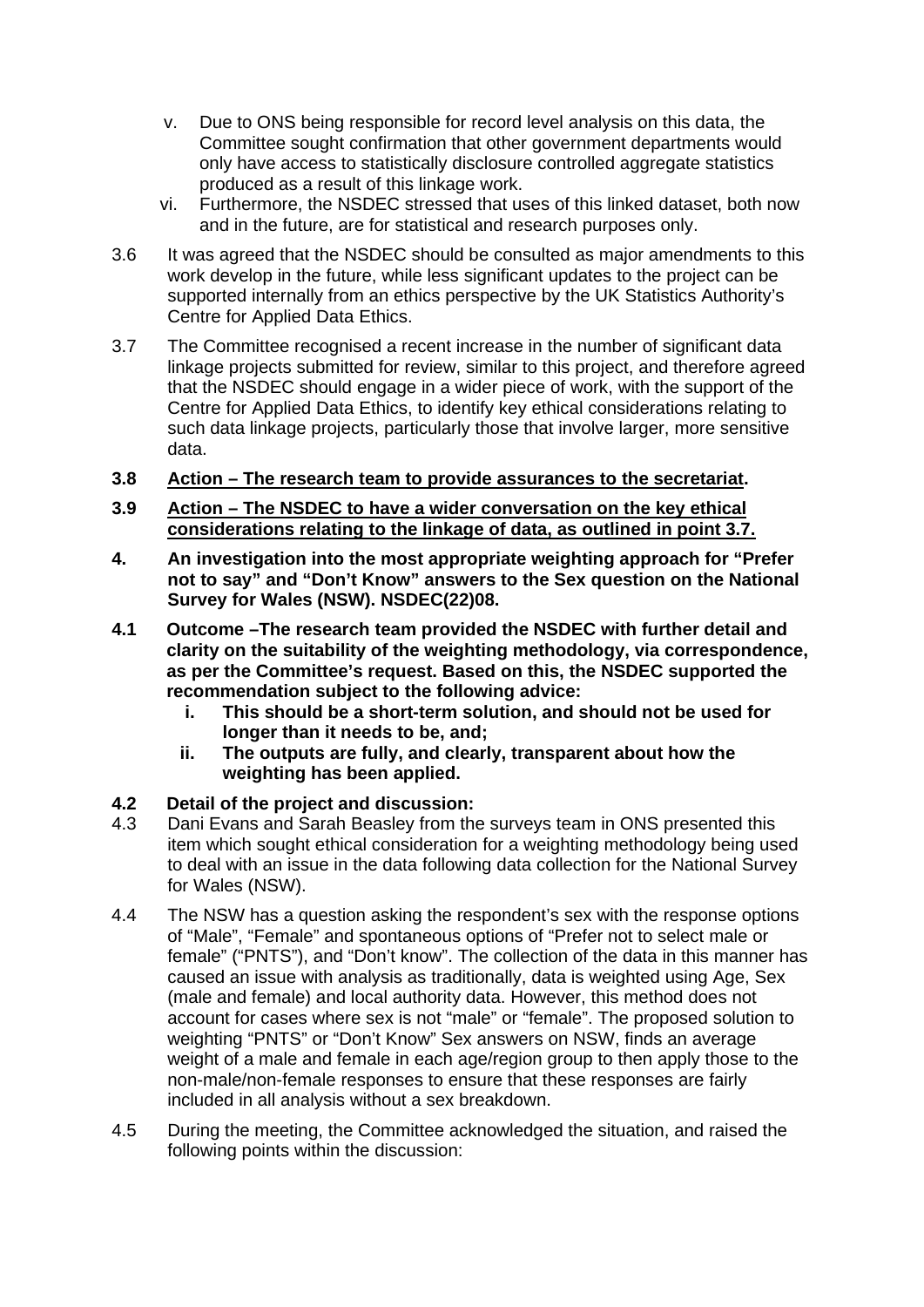- i. The NSDEC wanted clarity on how short-term the use of the survey question in this format would be, as the current formulation of the survey question requires the use of this non-standard method. The Committee advised that it should not be used for longer than it needs to be due to the recognised limitations of the survey question.
- ii. Furthermore, the NSDEC urged the team to ensure that the methodology is fully transparent in all published outputs, while ensuring appropriate caveats and detail on the methods limitations enable the public to be fully aware of how the data has been processed, why this method is preferable to others, and how this composition of the survey question should be avoided.
- iii. The NSDEC requested further detail on potential consequences of the suggested weighting methodology; including further detail on the questions in the survey to elucidate what this survey may inform.
- 4.6 In response to the comments made by the Committee, the research team provided the NSDEC with a paper via correspondence shortly after the meeting. The paper outlined the following:
	- i. The Committee was assured that this suggested weighting methodology was better than the other proposed solutions. In general, this was due to improved inclusivity for the respondents who answered "PNTS" or "Don't Know" as by weighting them in the suggested way would mean they could be upscaled to the population.
	- ii. The research team acknowledged that the potential consequence of the weighting would be that those who answer as "PNTS" or "Don't Know" would be excluded from any sex breakdowns, meaning any outputs informed by these breakdowns would exclude these respondents. However, it was stated that this is a consequence of the nature of the questions asked, rather than the methodology, and if this methodology was not to be used, the "Don't Know" and "PNTS respondents would be underrepresented in all breakdowns.
	- iii. The research team confirmed that technical report will be published alongside each published annual dataset. This report provides detail on the weighting methodology as standard, and the adapted methodology will be clearly presented including why this method is preferable to others. This includes the appropriate caveat that "PNTS" or "Don't Know" responses are not included in sex breakdowns.
- 4.7 The Committee appreciated the further assurances and supported the recommendation on the basis that this solution is not utilised for any longer than it needs to be and that outputs are fully transparent about how the weighting has been applied.
- **5. Data ethics compliance review plan 2022/23. NSDEC(22)09.**
- **5.1 Outcome – The Committee supported the forward plan for the next year and suggested that further work to assess compliance after a project has concluded would be useful.**
- **5.2 Detail of the project and discussion:**
- 5.3 Rhys Nadin, from the data protection team, UKSA, presented this item to the NSDEC. This paper outlined the plan for data ethics compliance reviews for 2022/23, which includes projects external to ONS, which was previously